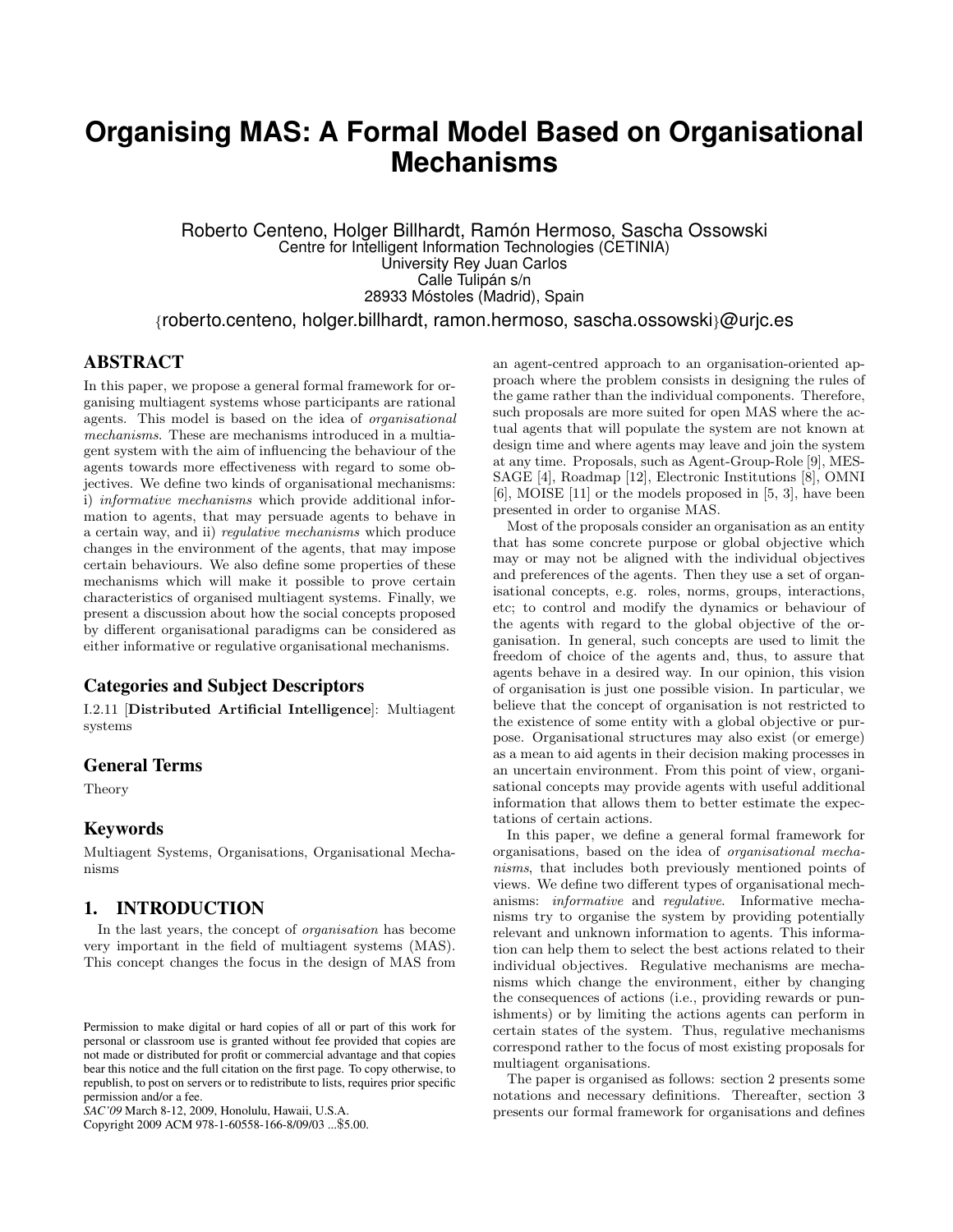the different types of organisational mechanisms. Furthermore, we define some useful properties and characteristics that makes it possible to assess the effectiveness of particular organisational mechanisms. Section 4 provides some discussion and analyses how common organisational concepts can be classified in terms of informative and regulative organisational mechanisms. Finally, section 5 gives some conclusions and provides some ideas for future work.

## 2. NOTATIONS AND BASIC DEFINITIONS

Our formal framework relies on two basic concepts, agent and multiagent system. We define these concepts in a rather standard way, similar to the definitions provided by other authors (e.g., [13]). We consider that both concepts are closely related. In particular we consider that agents are always embedded in a multiagent system and this system specifies the environment of the agents.

Definition 1. A multiagent system (MAS) is a tuple  $\mathcal{A}_q$ ,  $\mathcal{A}, \mathcal{X}, \Phi, x_0, \varphi$  where:

- $Ag$  is a set of agents,  $|\mathcal{A}g|$  denotes the number of agents in the system;
- A is a possibly infinite action space that includes all possible actions that can be performed in the system. A includes an action  $a_{skip}$ ; the action of doing nothing;
- $X$  is the environmental state space;
- $\Phi: \mathcal{X} \times \mathcal{A}^{|\mathcal{A}g|} \times \mathcal{X} \to [0, 1]$  is the MAS transition probability distribution, describing how the environment evolves as a result of agents' actions;
- $x_0 \in \mathcal{X}$  stands for the initial state of the MAS;
- $\bullet \ \varphi : \mathcal{A}g \times \mathcal{X} \times \mathcal{A} \rightarrow \{0,1\}$  is the agents' capability function describing the actions agents are able to perform in a given state of the environment.  $\varphi(a, x, ac) = 1$  $(\varphi(a, x, ac) = 0)$  means that agent a is able (not able) to perform action ac in the state x.

Following the definition presented by Wooldridge in [13] a MAS provides a common environment where agents can act. The model adopts the view that the environment of an agent is everything that surrounds it; i.e. any existing entity including other agents. Implicitly we assume that the system evolves at discrete time steps. In each step, all agents in the system perform one action, that is, the new state of the environment is produced through the joint actions of all agents. We assume that agents can take a "skip" action, which allows for modelling asynchronous behaviours.

The set of actions an agent can perform in a given state of the system (defined by  $\varphi$ ) is a subset of A and will depend on its individual abilities, but also on the restrictions imposed by the environment. For instance, in a traffic scenario, roads and junctions could form part of the environment of an agent. A car represented by an agent has the physical ability to move forward, to move back, to move right and to move left. Given a particular state, the environment can limit the actions an agent can take. For instance in the traffic scenario, a car may not turn right if there is no road going to the right. In the same way, the environment defines the consequences that taking an action may have. From the point of view of an individual agent, the consequences of doing an action depends not only on the action, but also on the actions of the other agents, the characteristics of the resources embedded in the MAS, and possibly on other external influences. In this regard, it should be noted that our definition allows for existing additional external influences on the environment evolution.

Agents are considered independent, autonomous software components that are able to perceive observations about their environment and, based on these observations, take actions. Formally, we define agents as follows:

Definition 2. An agent is a tuple  $\langle S, O, g, t, per, s_0 \rangle$  where:

- $S$  is the set of internal states of the agent;
- $\bullet$   $\circ$  is the observation space of the agent; i.e., the set of possible observations the agent is able to perceive from the MAS;
- $q: \mathcal{O} \times \mathcal{S} \rightarrow \mathcal{S}$  is the agent's state transition function;
- $t : \mathcal{S} \to \mathcal{A}$  is the agent's decision function describing the action it will choose given an internal state;
- per :  $\mathcal{X} \rightarrow \mathcal{O}$  is a perception function assigning an observation to an environmental state;
- $s_0$  is the agent's initial internal state.

At each step, agents receive an observation from the environment, change their internal state and take an action, which is finally executed. The internal state of an agent possibly encodes its history of actions and observations, its beliefs about the state of the environment, as well as its own preferences. The internal state evolves by observing its environment. The agent's decision function reflects its behaviour or policy and determines which action it will take in the next step.

A particular type of agents are rational agents. Rational agents rule their behaviour based on their preferences about their internal states. These preferences can be represented by means of an utility function. Rational agents select their actions in order to maximise this utility function.

Definition 3. A rational agent is a tuple  $\langle S, O, g, t, per, s_0, U \rangle$ where:

- S, O, g, per,  $s_0$ , are defined as in definition 2;
- $\mathcal{U}: \mathcal{S} \to \mathbb{R}$  is an utility function that assigns a value to each possible internal state of the agent;
- the agent's decision function  $t : \mathcal{S} \to \mathcal{A}$  follows the principle of maximising the expected utility (MEU), that is:

$$
t(s) = argmax_{a \in \mathcal{A}} eu(a, s)
$$
  
= 
$$
argmax_{a \in \mathcal{A}} \sum_{s' \in \mathcal{S}} \mathcal{U}(s') \cdot \overline{P_s}(s'|s, a)
$$

where:

- $-eu(a, s)$  is the expected utility of performing the action a in the state s;
- $\mathcal{U}(s')$  is the utility of the state s' estimated by the agent;
- $-\overline{P_s}(s'|s,a)$  is the agents' estimate, at state s, of the probability that state  $s'$  will occur when executing action a in state s.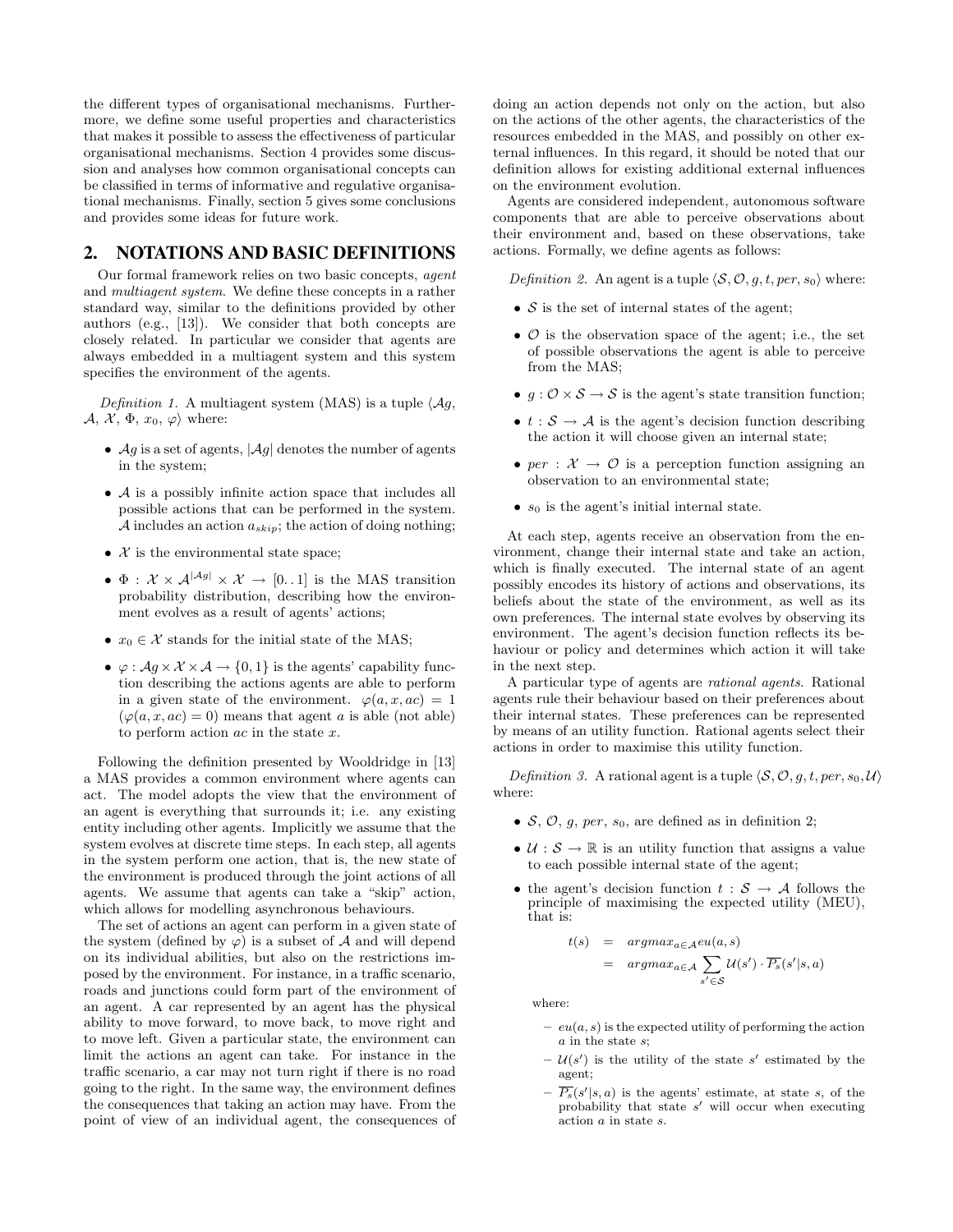A rational agent's decision function is based on some preference relation over its available actions given an internal state s. For a rational agent, this preferences relation is an ordering over  $A$  that is defined in terms of some utility function U and the probabilities  $P(s'|s, a)$ . Supposing that agents are generally not omniscient, they are unable to calculate  $P(s'|s, a)$  and, thus, have to estimate this values. We denote by  $\overline{P_s}(s'|s,a)$  the estimation of the probability that state  $s'$  will occur when executing action  $a$  in state  $s$ , given the agent's current state is s. The estimation may change when new knowledge is available, e.g., the agent is in another internal state.

We define the utility function of an agent on the possible internal states. This is slightly different to other approaches, where it is defined on states of the environment. The reason is that we belief that the utility function is somehow local to the agent and, thus, has to be defined with respect to what the agent observes from its environment and not with respect to the actual state of affairs. From the agents' perspective, its utility function will provide the same values for any two indistinguishable environmental states – states for which the agent has the same observations and, thus, it is unable to distinguish between them. This definition focuses on the utility function as a means to solve the decision problem from the agents own perspective, rather than as a measure of its performance in solving some given task as seen from the outside. In fact, the utility function defined here, can be used as a measure of an agent's performance taking into account its perception limitations.

#### 3. ORGANISED MULTIAGENT SYSTEM

The general idea of organising a multiagent system is to provide some mechanisms that influence the behaviour of the agents; usually towards more effectiveness with regard to some objectives. Such mechanisms may either impose certain behaviours or they may persuade agents to behave in a certain way. Formally, we define an organised multiagent system as follows:

Definition 4. An organised multiagent system  $(OMAS)$  is a tuple  $\langle RA, A, X, \Phi, x_0, \varphi, OM \rangle$  where:

- $\mathcal{A}, \mathcal{X}, \Phi, x_0, \varphi$  are defined as in section 2;
- $RA$  is a set of rational agents;
- OM is a non-empty set of organisational mechanisms.

The definition relies on systems with rational agents. The reason is the following. Obviously, any agent (rational or not) will change its behaviour if it is imposed to do so. However, only rational agents, because of their preferences on the states of affairs, are capable of being persuaded to do certain actions and are receptive to incentives and penalties.

As stated before, organisational mechanisms can influence the behaviour of agents towards more effectiveness with regard to some objectives. This can be seen from two different points of view: i) the micro perspective, and ii) the macro perspective.

From the micro perspective (i.e., the perspective of individual agents) an organisational mechanism may help agents to take better decisions regarding their individual utility function  $(\mathcal{U}_{ra_i})$ .

From the macro perspective (i.e., the perspective of the whole MAS) a system itself may have some global utility function  $(U_{MAS})$  which corresponds to a preference relation on the states of the environment. Such a preference relation may be defined by some authority (e.g., the designer or the manager of the system) or may correspond to some social welfare function. Regarding a global utility function  $\mathcal{U}_{MAS}$ , an organisational mechanism may improve the utility of the system by persuading or imposing agents to behave in a determined way.

In relation to these perspectives, we consider that there are two ways to influence the behaviour of agents: i) from a micro perspective; providing them with additional information that may help them in their decision making process, and ii) from a macro perspective; manipulating the environment so as to regulate the possible actions agents can take or the consequences these actions will have. Accordingly, we define two kinds of organisational mechanisms : i) informative mechanisms, and ii) regulative mechanisms. In the following sections we define both types of mechanisms in more detail.

#### 3.1 Informative Organisational Mechanisms

A rational agent has to evaluate the expected utility of each possible action (or of the actions it is aware of) in order to decide which action to take next. This decision is based on the agent's own individual knowledge and experience. In real world scenarios, the knowledge of agents about the entire system is usually limited and thus, their decisions are made on more or less accurate estimations. Hence, from the point of view of the agents, any additional information may improve the accurateness of their estimations, and, thus, help them to take "better" decisions. Informative organisational mechanisms may provide such information.

Definition 5. An informative organisational mechanism Γ is a function that given a partial description of an internal state of an agent and taking into account the partial view that the mechanism has of the current environmental state, provides information:

$$
\Gamma: \mathcal{S}' \times \mathcal{X}' \to \mathcal{I}
$$

where:

- $\bullet$   $\mathcal{S}'$  represents the set of possible partial descriptions of agents' internal states;
- $\mathcal{X}'$  is the set of partial views of environmental states;
- $\mathcal I$  represents an information space.

We have chosen a very general definition of informative organisational mechanisms in order to cover all possible instantiations. The information provided may consist of a set of actions an agent can take but it is possibly not aware of, a recommendation of a particular action which is eventually a "good action" for the agent, or information about the consequences that a given action may have.

All informative organisational mechanisms have in common that their usage is not imposed. Agents are free to use such mechanisms at their own discretion. In fact, when rationality of agents is assumed, agents must use a given informative organisational mechanism if and only if they expect that the usage of the mechanism will be advantageous for them.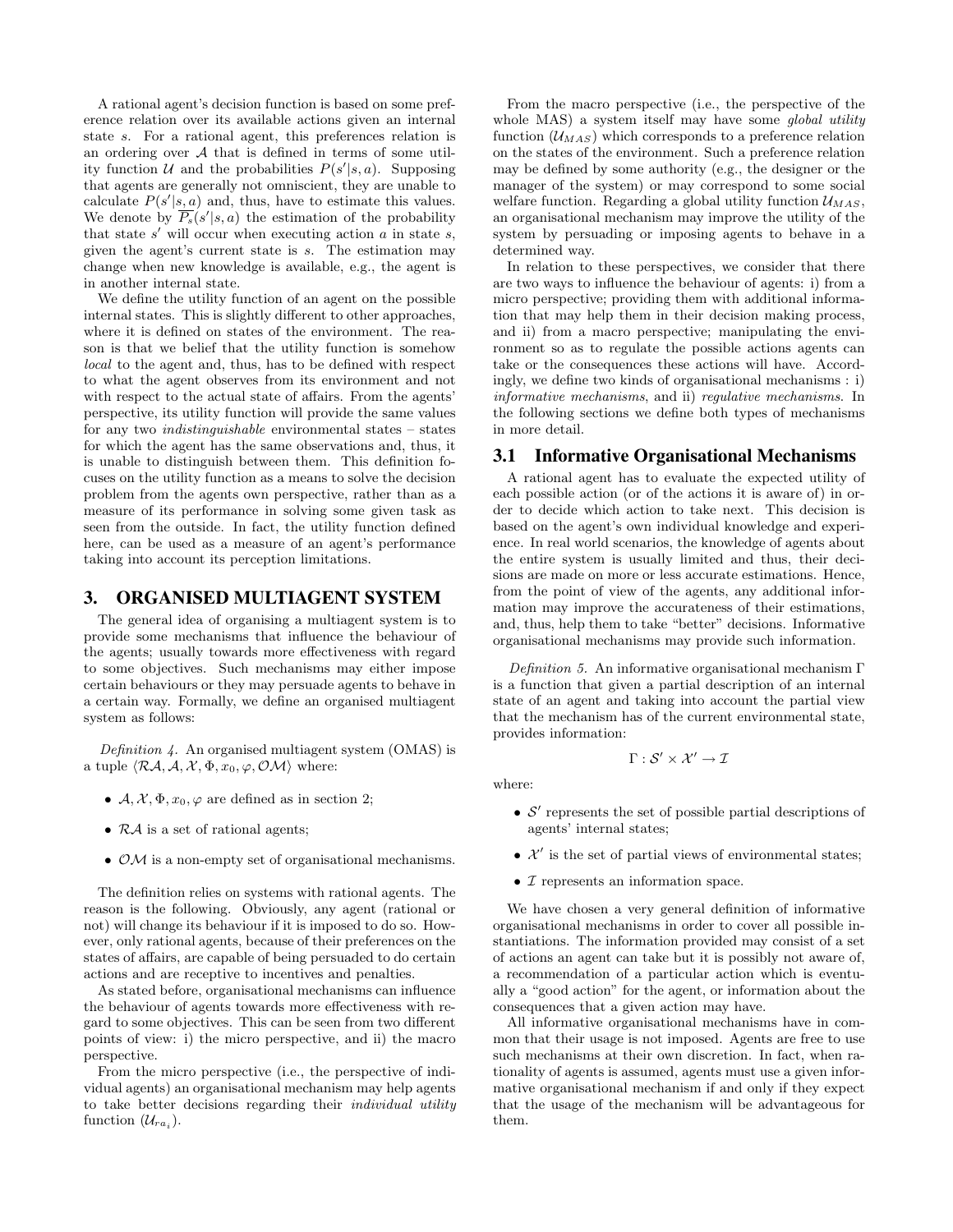The basic algorithm describing how a rational agent selects its next action if there exists an informative organisational mechanisms is given below<sup>1</sup>.

Let  $ra = \langle \mathcal{S}, \mathcal{O}, g, t, per, s_0, \mathcal{U} \rangle$  be a rational agent embedded within an organised multiagent system. Let  $x_j$  be the current environmental state of that system and let  $\Gamma$  be an informative organisational mechanism.

Algorithm 1 SelectNextAction

1:  $o_j \leftarrow per(x_j)$ 2:  $s_j \leftarrow g(o_j, s_i)$ 3: if isReasonableToUse( $\Gamma, s_i$ ) then 4:  $\mathcal{I}_j \leftarrow \Gamma(s'_j, \Delta)$ 5:  $a_j \leftarrow t \left( \langle s_j, \mathcal{I}_j \rangle \right)$ 6: else 7:  $a_j \leftarrow t(s_j)$ 8: end if 9: return  $a_i$ 

After perceiving the observations of the current environmental state and changing its internal state, the agent decides (isReasonableToUse) whether or not it should use the informative organisational mechanism in the current situation If the agent decides to use the mechanism, it will select its next action by taking into account the information provided by this mechanism. Otherwise, it will select its next action only based on its own experience. In the first case, the agent only provides a partial description of its internal state. The mechanism obtains the partial description of the environmental state through some monitoring module.

Informative organisational mechanisms may improve the performance of individual agents and may have effects on the global performance of an organised multiagent system with respect to a global utility function. In this sense it is possible to define several desirable properties. These properties should be taken into consideration when designing mechanisms and may also serve to prove certain characteristics of organised multiagent systems.

In the sequel we use the following notations. Let  $ra_i = \langle S,$  $\mathcal{O}, g, t, per, s_0, \mathcal{U}$  be a rational agent.  $a^{\Gamma, s_j}$  and  $a^{s_j}$  denote the actions selected by  $ra_i$  in the internal state  $s_i$  with and without taking into account the information provided by an informative organisational mechanisms Γ, respectively.  $\mathcal{U}_{ra_i}(a, s_j)$  denotes the utility of the action a for agent  $ra_i$ in the state  $s_j$ . When talking about decisions taken at a certain time step  $t_k$ , we denote the internal states of the agent at time  $t_k$  by  $s_{t_k}$ .

Definition 6. An informative organisational mechanism  $\Gamma$ is useful for an agent  $ra_i$  in an internal state  $s_j$ , denoted by  $\Gamma_{ra_i,s_j}^*$ , iff the utility obtained by the agent performing the action  $a^{\Gamma,s_j}$  is greater than the utility obtained by the agent performing the action  $a^{s_j}$ . That is:

$$
\Gamma_{ra_i,s_j}^* \Leftrightarrow \mathcal{U}_{ra_i}(a^{\Gamma,s_j},s_j) > \mathcal{U}_{ra_i}(a^{s_j},s_j)
$$

For simplicity, we suppose that the cost associated with the use of the mechanism is implicitly included in the value of  $\mathcal{U}_{ra_i}(a^{\Gamma,s_j},s_j)$ .

A similar definition may be defined considering an agent during a period of time.

Definition 7. Let  $T = t_1, t_2, ..., t_n$  be a time period. An informative organisational mechanism Γ is strongly useful for an agent  $ra_i$  along the time period  $T$ , denoted by  $\Gamma_{ra_i,T}^*$ , iff the sum of the utilities of the actions selected by  $ra_i$  during T is greater if the agent uses the mechanism  $\Gamma$ , than without using it.

 $\Gamma^*_{ra_i,T} \Leftrightarrow \sum_{k=1}^n \mathcal{U}_{ra_i}(a^{\Gamma, s_{t_k}}, s_{t_k}) > \sum_{k=1}^n \mathcal{U}_{ra_i}(a^{s_{t_k}}, s_{t_k})$ 

Now, this definition defines strong usefulness, in the sense that it is supposed that an agent always uses the informative organisational mechanism. It would be also possible to define a weaker usefulness by taking into account that an agent may be able to select the particular situations in which it will use a given mechanisms (e.g., the implementation of the decision function  $isReasonable ToUse$ ).

It is also possible to define properties of informative organisational mechanisms from the point of view of the OMAS, regarding a global utility function defined by some authority.

Definition 8. Let  $OMAS = \langle RA, A, X, \Phi, x_0, \varphi, \mathcal{OM} \rangle$  be an organised multiagent system and let  $\mathcal{U}_{OMAS} : \mathcal{X} \to \mathbb{R}$  be a global utility function of *OMAS*. Let  $T = t_1, t_2, ..., t_n$  be a time period. An informative organisational mechanism Γ is effective regarding the global utility function  $U_{OMAS}$ during the time period T, denoted by  $\Gamma^{\dagger}_{\mathcal{U}_{OMAS},T}$ , iff the sum of the utilities of the environmental states of the OMAS during the period T is greater if OMAS implements  $\Gamma$  than if it would not. That is:

$$
\Gamma^+_{\mathcal{U}_{OMAS},T} \Leftrightarrow \left\{ \begin{array}{l} OMAS' = \langle RA, \mathcal{A}, \mathcal{X}, \Phi, x_0, \varphi, \mathcal{OM} \cup \{\Gamma\} \rangle \wedge \\ OMAS = \langle RA, \mathcal{A}, \mathcal{X}, \Phi, x_0, \varphi, \mathcal{OM} \setminus \{\Gamma\} \rangle \wedge \\ \sum_{k=1}^n \mathcal{U}_{OMAS'}(x_{t_k}) > \sum_{k=1}^n \mathcal{U}_{OMAS}(x_{t_k}) \end{array} \right.
$$

Given these definitions, it is also possible to define "more useful" (and "more effective") informative organisational mechanism.

Definition 9. Let  $\Gamma^{*1}$  and  $\Gamma^{*2}$  be two useful informative organisational mechanism for an agent  $ra_i$  in an internal state  $s_j$ .  $\Gamma^{*1}$  is more useful for agent  $ra_i$  in state  $s_j$ than  $\Gamma^{*2}$ , denoted by  $\Gamma^{*1}_{ra_i,s_j} \ltimes \Gamma^{*2}_{ra_i,s_j}$ , iff the utility obtained by the agent performing the action  $a^{\Gamma^{*1},s_j}$  is greater than the utility obtained by the agent performing the action  $a^{\Gamma^{*2},s_j}$ . That is:

$$
\Gamma^{*1}_{ra_i,s_j}\ltimes \Gamma^{*2}_{ra_i,s_j}\Leftrightarrow \mathcal{U}_{ra_i}(a^{\Gamma^{*1},s_j},s_j)>\mathcal{U}_{ra_i}(a^{\Gamma^{*2},s_j},s_j)
$$

In a similar manner we define informative organisational mechanism that are **more useful for an agent**  $ra_i$  **along** a time period  $T$  and more effective regarding a global utility function  $U_{OMAS}$  of an OMAS during the time period T.

Although agents can not be obliged to use informative organisational mechanisms Γ, such mechanisms can still be effective with regard to a global utility function  $U_{OMAS}$  of an organised MAS. That is, they can be used to manipulate the behaviour of the system towards some globally desired direction. However, this is only possible if there is a certain alignment between the local utility functions of the agents and the global utility function of the OMAS. In particular, an informative mechanism  $\Gamma$  can not be effective with regard to a global utility function of an organised MAS if it is not useful for at least one agent in at least one state. Supposing

 $1$ This case is a simplification where there is only one informative organisational mechanism. In case there are more than one mechanisms, the algorithm should be changed accordingly.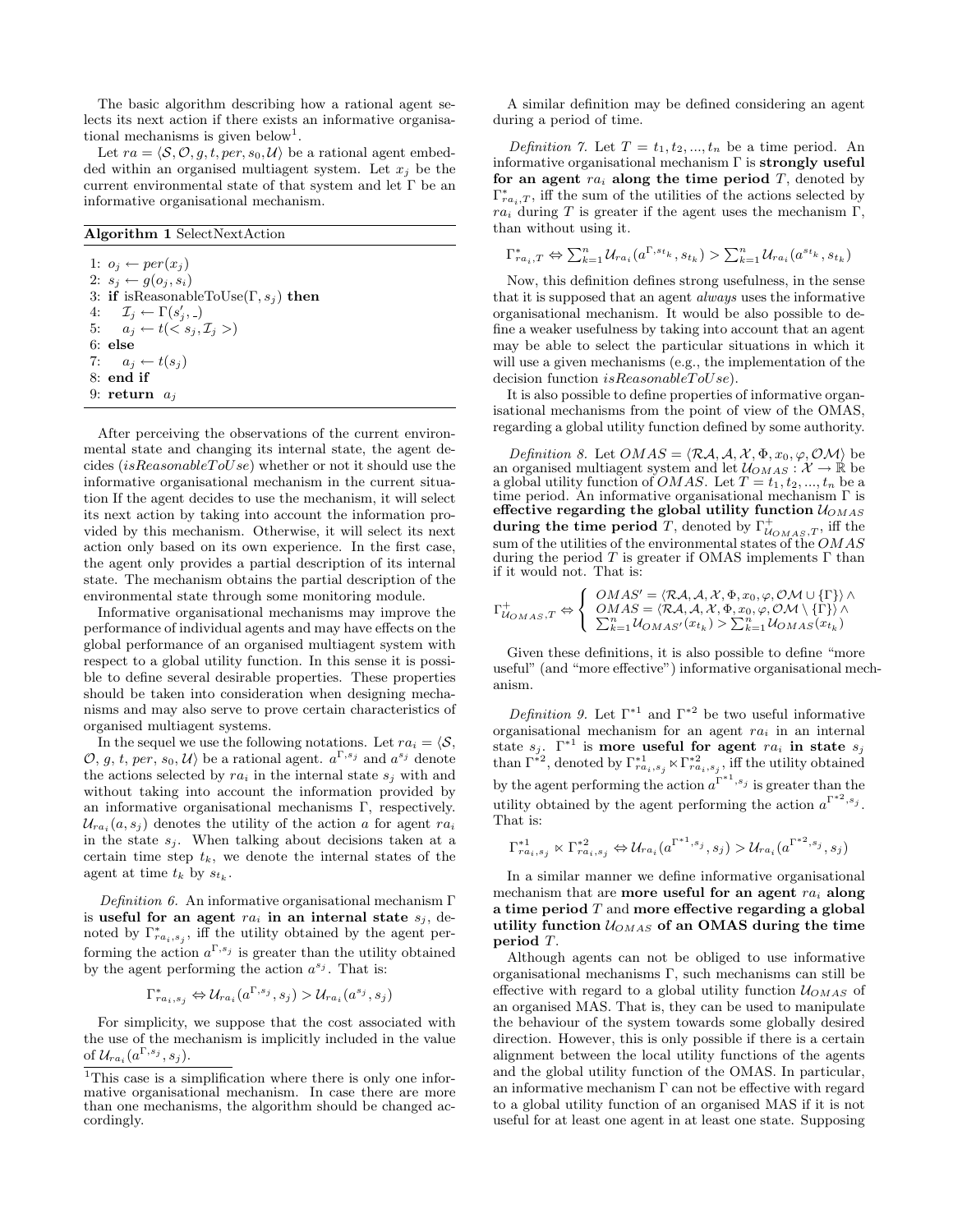that rational agents are able to determine over time whether or not Γ is useful in a given state, on the long run, no rational agent would use  $\Gamma$  and, hence, this mechanism would not have any effect on the utility of the whole  $OMAS<sup>2</sup>$ .

#### 3.2 Regulative Organisational Mechanisms

As regulative organisational mechanisms we consider mechanisms that produce changes in the environment with the aim to improve a system's behaviour from a global, macro level perspective, that is, with respect to some global utility function. Such mechanisms rely on the existence of some entity (e.g., the system designer, a system manager, ...) that defines the preference relation over system states represented through the global utility function, and that has sufficient authority to impose certain changes in the system.

The rationale behind such mechanisms is that rational agents are perceptive to modifications in the environment because such modifications may change the consequences of actions. Thus, rational agents, with the aim to maximise their individual benefit, may adapt their behaviour to such changes.

We consider two types of possible changes in the environment:  $i)$  introduction of incentives (i.e., changes in the MAS transition probability distribution), and  $ii$  of the action spaces of agents (i.e., changes in the agents' capability function). We define regulative organisational mechanisms accordingly:

Definition 10. Let  $MAS$  be a multiagent system  $MAS =$  $\langle \mathcal{A}, \mathcal{A}, \mathcal{X}, \Phi, x_0, \varphi \rangle$ .

• An incentive mechanism,  $\Upsilon_{inc}$ , for  $MAS$  is a function that given a possibly partial description of an environmental state of MAS produces changes in the transition probability distribution of MAS

$$
\Upsilon_{inc}: \mathcal{X}' \to [\mathcal{X} \times \mathcal{A}^{|\mathcal{A}g|} \times \mathcal{X} \to [0..1]]
$$

• A coercive mechanism,  $\Upsilon_{\text{coe}}$ , for  $MAS$  is a function that given a possibly partial description of an environmental state of MAS produces changes in the agents' capability function of MAS

$$
\Upsilon_{\text{coe}} : \mathcal{X}' \to [\mathcal{A}g \times \mathcal{X} \times \mathcal{A} \to \{0, 1\}]
$$

• A regulative organisational mechanism for  $MAS$  is either an incentive mechanism or a coercive mechanism for that MAS.

 $\mathcal{X}'$  represents the set of possible partial descriptions of the environmental states of MAS.

Incentive mechanisms may produce changes in the consequences of agents' actions by introducing rewards and penalties. In our formalisation, this is equivalent to changes in the transition probability distribution if we consider that adding rewards or penalties to a given state actually results in another state. Obviously, rewards and penalties may produce variations in the expected utility of an agent's actions and, hence, rational agents would change their decisions accordingly (if they know of such incentives). Note that our

formalisation allows for a probability dependent assignment of rewards and penalties. Thus, these mechanisms cover cases similar to, for instance, putting a radar in a road. In this case, the probability of a car to get fined (and, thus, the probability to change to a state with less money) is higher if the car passes at high velocity than without the radar.

In the case of coercive mechanisms the changes in the system are produced through a modification of the action spaces of agents. This may be obtained by extending or limiting the space of actions either for all agents or for particular agents. New actions may be added or existing actions may be eliminated. For instance, destroying a street or constructing a new street in a city would be such a mechanism. Again, coercive mechanisms may change the behaviour of a MAS with rational agents, since the agents will change their decisions according to such mechanisms.

Note that by limiting the agents' action space we mean a "hard" coercion, because the system is changed in such a way that agents are not able to perform the eliminated actions.

Regulative mechanisms may be implemented at design time as fixed mechanisms for the whole life cycle of a MAS (as it is done in many approaches on multiagent organisations). They may also be introduced when necessary and may even adapt their functioning to each particular situation of the system.

In contrast to informative organisational mechanisms, agents can not decide to "use" regulative mechanisms. They are just confronted with the new state of affairs. From their point of view, it makes no difference whether changes in the environment have been produced because of some regulative mechanisms, because of random events, or because of the activities of other agents. Rational agents just have to take into account such changes when they decide their next actions.

As for informative mechanisms, we can define the effectiveness of regulative mechanisms with respect to some global utility function.

Definition 11. Let  $OMAS = \langle RA, A, X, \Phi, x_0, \varphi, OM \rangle$ be an organised multiagent system and let  $\mathcal{U}_{OMAS} : \mathcal{X} \to \mathbb{R}$ be a global utility function of *OMAS*. Let  $T = t_1, t_2, ..., t_n$ be a time period. A regulative organisational mechanism Υ is effective regarding the global utility function  $\mathcal{U}_{OMAS}$  during the time period  $T$  , denoted by  $\Upsilon^+_{\mathcal{U}_{OMAS}, T},$ iff the sum of the utilities of the environmental states of the  $OMAS$  during the period  $T$  is greater if OMAS implements Υ than if it would not. That is:

$$
\Upsilon^+_{UOMAS,T} \Leftrightarrow \left\{ \begin{array}{l} OMAS' = \langle RA, A, X, \Phi, x_0, \varphi, \mathcal{OM} \cup \{\Upsilon\} \rangle \wedge \\ OMAS = \langle RA, A, X, \Phi, x_0, \varphi, \mathcal{OM} \setminus \{\Upsilon\} \rangle \wedge \\ \sum_{k=1}^n U_{OMAS'}(x_{t_k}) > \sum_{k=1}^n U_{OMAS}(x_{t_k}) \end{array} \right.
$$

Definition 12. Let  $\Upsilon^{+1}$  and  $\Upsilon^{+2}$  be two effective regulative organisational mechanism w.r.t. a global utility function  $\mathcal{U}_{OMAS}$  of an organised MAS ( $OMAS$ ) during the time period  $T = t_1, t_2, ..., t_n$ .  $\Upsilon^{+1}$  is more effective w.r.t. the global utility function  $\mathcal{U}_{OMAS}$  during the time period T than  $\Upsilon^{+2}$ , denoted by  $\Upsilon_{\mathcal{U}_{OMAS},T}^{+1} \propto \Upsilon_{\mathcal{U}_{OMAS},T}^{+2}$ , iff

$$
OMAS_1 = \langle R\mathcal{A}, \mathcal{A}, \mathcal{X}, \Phi, x_0, \varphi, \mathcal{OM} \cup \{ \Upsilon^{+1} \} \rangle \land OMAS_2 = \langle R\mathcal{A}, \mathcal{A}, \mathcal{X}, \Phi, x_0, \varphi, \mathcal{OM} \cup \{ \Upsilon^{+2} \} \rangle \land \sum_{k=1}^n \mathcal{U}_{OMAS_1}(x_{t_k}) > \sum_{k=1}^n \mathcal{U}_{OMAS_2}(x_{t_k})
$$

Informative and regulative organisational mechanisms may be related. Whereas, regulative mechanisms just manipulate the environment of the agents, they do not inform the

<sup>&</sup>lt;sup>2</sup>It is still possible that agents will use  $\Gamma$ , for instance in the case of new agents or because of mechanisms for exploring new, possibly better, actions.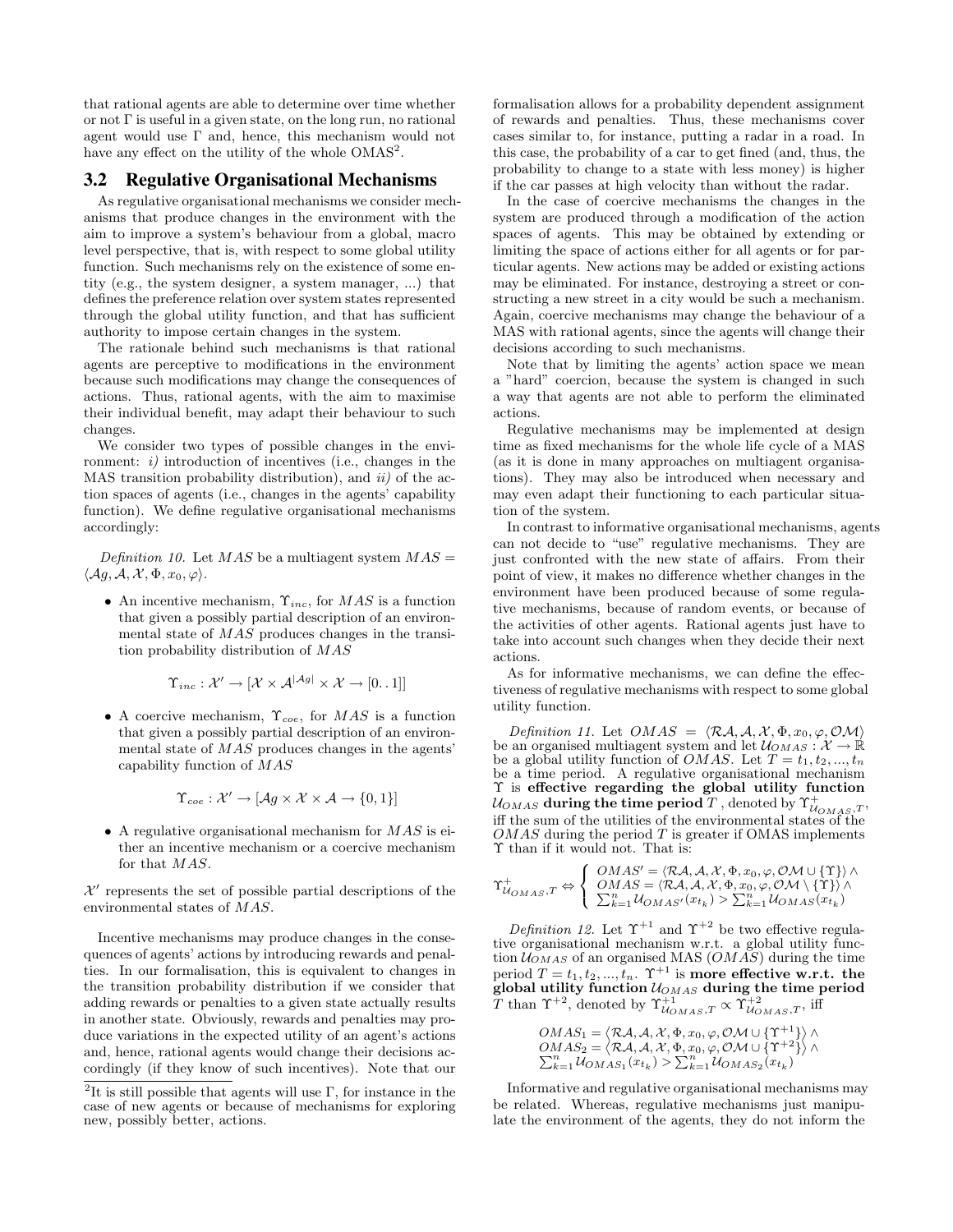agents about the new situations. In many cases it will be reasonable to make agents aware of changes produced in their environments. That is, regulative mechanisms may be complemented by informative mechanisms that give agents information about the (new) dynamics of the system.

### 4. DISCUSSION

Both, informative and regulative organisational mechanisms, may be effective with regard to some global utility function of a MAS. That is, they may produce changes in the dynamic behaviour of a system which leads the system towards preferred states.

Regarding informative mechanisms, they may provide a means to influence the behaviour of agents even in environments where other, regulative mechanisms can not be implemented (e.g., because of the lack of sufficient authority). However, as agents are free to use the services that such mechanisms provide, and assuming that agents are rational, this is only possible if the mechanisms are also useful for the agents. That means that informative mechanisms can only be effective w.r.t. a global utility function if there is a certain alignment between the individual utility functions of the agents and the global utility function of the system. An example for an effective informative mechanism is the reputation system used by eBay. In this system both, the individual agents (at least most of them) and the global system benefit from the provision of information about sellers.

Considering regulative organisational mechanisms, they can only be effective if the changes they introduce in the environment influence in some way the decisions of the agents (e.g. constructing a new road that no one will use is useless).

The presented model is intended to be a common framework for organisational paradigms in multiagent systems. Many authors have proposed the use of social concepts: roles, norms, interactions, and so on to regulate or organise the activities of agents in a MAS [9, 4, 12, 8, 6, 11, 5, 3] . According to the different approaches, the use of such social concepts can be considered as either informative or regulative organisational mechanisms as we propose in this paper. When comparing several approaches of organisationoriented methodologies, they can be classified into two groups [1]: on the one hand, methodologies which design the system by means of roles, groups, and relationships (e.g., [9, 4, 12]). On the other hand, proposals that focus on social norms, defining control policies to establish and reinforce them and designing an organisational structure (e.g., [8, 6, 11, 5, 3]). The concept of role appears in these kind of methodologies as a main piece. They are mechanisms which restrict the set of possible actions that an agent can perform. From our point of view, such schemes can be classified as regulative organisational mechanism (in particular coercive mechanisms), since role assignments limit the action spaces of agents. But the usage of roles can also be considered from another perspective. Knowing the assignment of roles to agents, an agent also knows what actions another agent can take and what actions it is likely to take (in the case of obligations assigned to roles). From this perspective, the assignment of roles to agents represents an informative organisational mechanism as it provides additional information to the agents in the system. A similar view is also the one used in [10] and [2], where role taxonomies are used to reflect the capabilities of agents rather than to establish permissions and obligations. In these cases, the organisational concepts used provide information to agents about the expectations of future actions and, hence, can be seen as informative mechanisms.

Another important social concept used in multiagent organisation approaches is the norm. In a classical view, a normative system indicates to agents what actions are permitted and/or prohibited in a certain situation. Now, if such a system establishes prohibitions and permissions and is coupled with a mechanism that imposes these restrictions in a way that no agent is able to violate them then the normative system is a pure coercive mechanism. On the other hand, if a normative system defines permitted and prohibited actions an a basis of penalties if agents violate the norms, then the mechanism turns into an incentive mechanism. Indeed, from the point of view of an agent in this case it is actually irrelevant that a given action is prohibited. The only relevant information for a rational agent consists of the possible consequences an action will have (e.g. the penalty). From the point of view of an agent, there is no difference between an action that has negative consequences "by nature" or due to some normative system. The agent will make its decision by analysing the utility of all possible actions. From our perspective, this type of normative system represents a regulative mechanism, in particular an incentive mechanisms, which may be coupled with an informative mechanism. Whereas the incentive mechanism is the part that actually imposes the fines/rewards, the informative mechanism provides the agents with information about (possible) consequences of their actions (e.g., providing the norms).

Many existing models for multiagent organisations that focus on norms can be classified as coercive mechanisms. In Electronic Institutions [8] for example, norms are imposed through governors in a way that agents are not able to violate them. In fact, in this case, from the point of view of the agent, it does not even have to know the norms. Rather it is the mechanism that imposes the norms (e.g., the governors) that has to know the norms because it has to reason about what actions are permitted (prohibited) in order to impose these restrictions.

Another examples of coercive mechanisms are the policies (assignment, behavioural and reorganisation policies) proposed by DeLoach et al. [5]. In particular, assignment and behavioural policies can be seen as coercive mechanisms as they define constraints on possible assignments (Agent x Role x Goal), that is, they define the possible actions agents can take. Regarding reorganisation policies, they can be considered as adaptive coercive mechanisms in the sense that they specify future Agent x Role x Goal assignments based on observations of the current state of the system.

Boella et al. [3] propose an organisation model that distinguishes among two types of norms: regulative and constitutive norms. In relation to our work, regulative norms are regulative mechanisms. In particular, they can be seen as coercive mechanism – if they are imposed in a way that agents can not violate the norms – or as incentive mechanisms – if norm violation is possible and implies some type of penalties. In this case again, the publication of the norms, that is the publication the consequences of certain actions, can be seen as an informative mechanism. Regarding constitutive norms, they can be seen as coercive mechanisms because they manipulate the action space of agents.

Finally, several other methods that are usually not di-